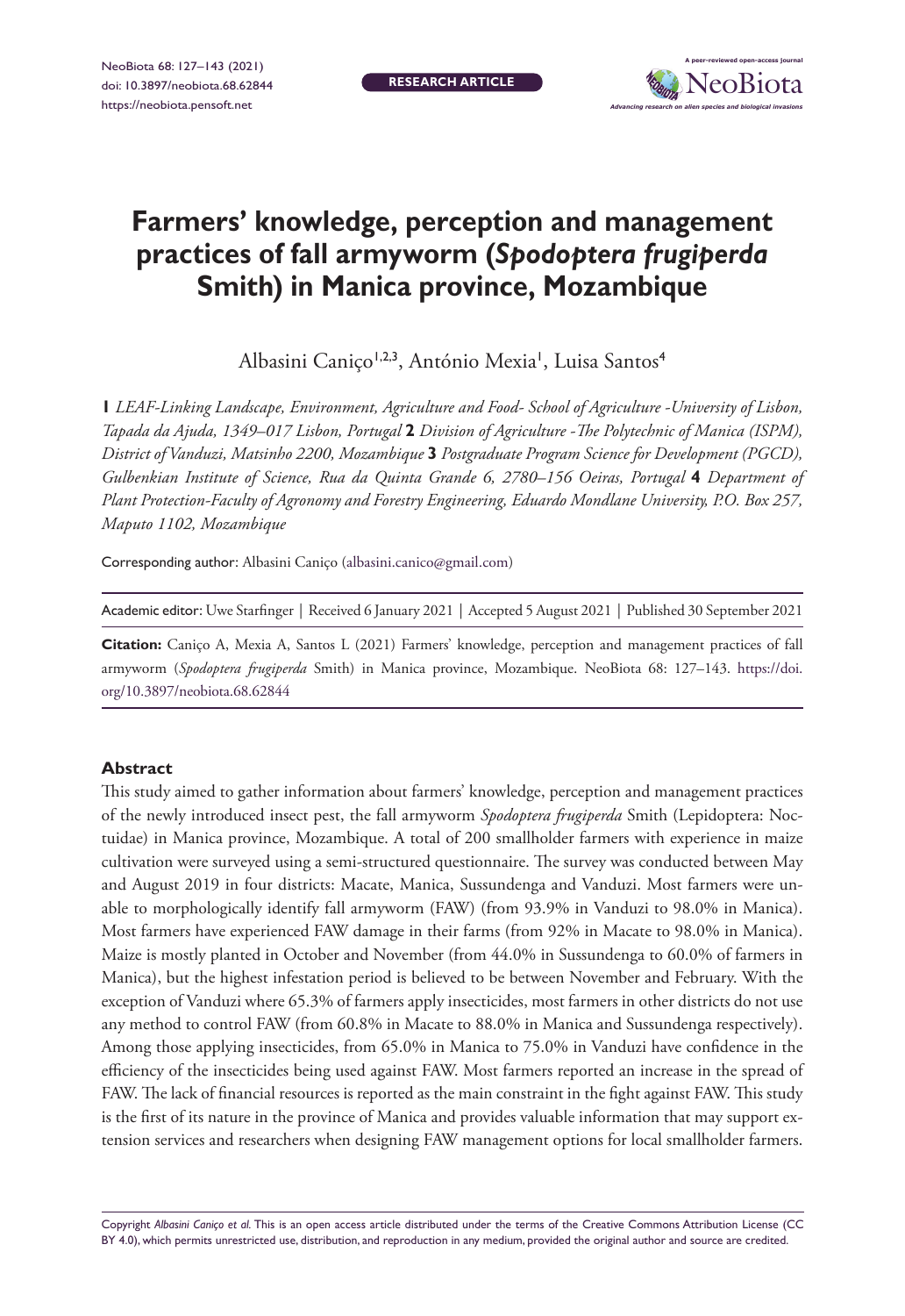#### **Keywords**

Attack symptoms, constraints, morphological identification, pest management, smallholder farmers

#### **Introduction**

The fall armyworm *Spodoptera frugiperda* Smith (Lepidoptera: Noctuidae) is a polyphagous insect pest originating from the Americas, where it has more than 350 different host plants including both crop and non-crop species (Montezano et al. 2018). Despite its ability to survive in different host plants, fall armyworm (FAW) is known to have a high preference for maize (Molina-Ochoa et al. 2001; Nagoshi et al. 2018). In Africa, FAW was first reported in West and Central Africa in 2016 (Goergen et al. 2016) and rapidly spread to the rest of the continent with devastating consequences on maize production (Feldmann et al. 2019).

The larval stage of FAW consists of six instars. Young larvae usually feed on leaves creating windows and moistened sawdust-like frass near the funnel and upper leaves. During daylight, young larvae hide in the funnel, becoming active during the night. Older larvae stay in the funnel where they are protected from insecticide application and natural enemies, making it difficult to control them (Prasanna et al. 2018). Development rate is affected by diet (Abrahams et al. 2017) and temperature (Early et al. 2018). FAW populations can expand rapidly in tropical areas, where warmer temperatures allow more generations per year (Assefa and Ayalew 2019). At an average temperature of 28 °C, the life cycle of FAW is completed in around 30 days but can be extended in cooler temperatures (Prasanna et al. 2018).

In Mozambique, FAW was confirmed in early 2017 (Cugala et al. 2017). In 2018, FAW was also reported in Asia (Sharanabasappa et al. 2018). The rapid spread of FAW is largely attributed to its migratory potential (Meagher et al. 2004) and high dispersal capacity (Kumela et al. 2018). The problem of FAW in sub-Saharan Africa is exacerbated because its preferred host plant, maize, is a staple food in the region (Midega et al. 2018; Prasanna et al. 2018; Harrison et al. 2019). In Mozambique, for example, 21 to 90% of households depend on maize for daily consumption (MASA 2016). In 2017, it was estimated that by 2018, FAW would have caused an economic loss of around US\$ 3 billion in Africa (Abrahams et al. 2017). In the absence of proper control methods, FAW has the potential to cause huge yield losses (Prasanna et al. 2018) as was reported in Mozambique where a year after its detection, around 49 thousand tons of maize were reported to be lost as a direct consequence of FAW attack (FAO 2018).

Farmers have various forms of indigenous knowledge to tackle pest problems, but such knowledge is often neglected (Mendesil et al. 2007). Surveys designed to ascertain farmers' knowledge and practices regarding pest management are important because they can highlight the need for the training of farmers in the identification of pests and the debunking of pest management misconceptions (Arshad et al. 2009). Crop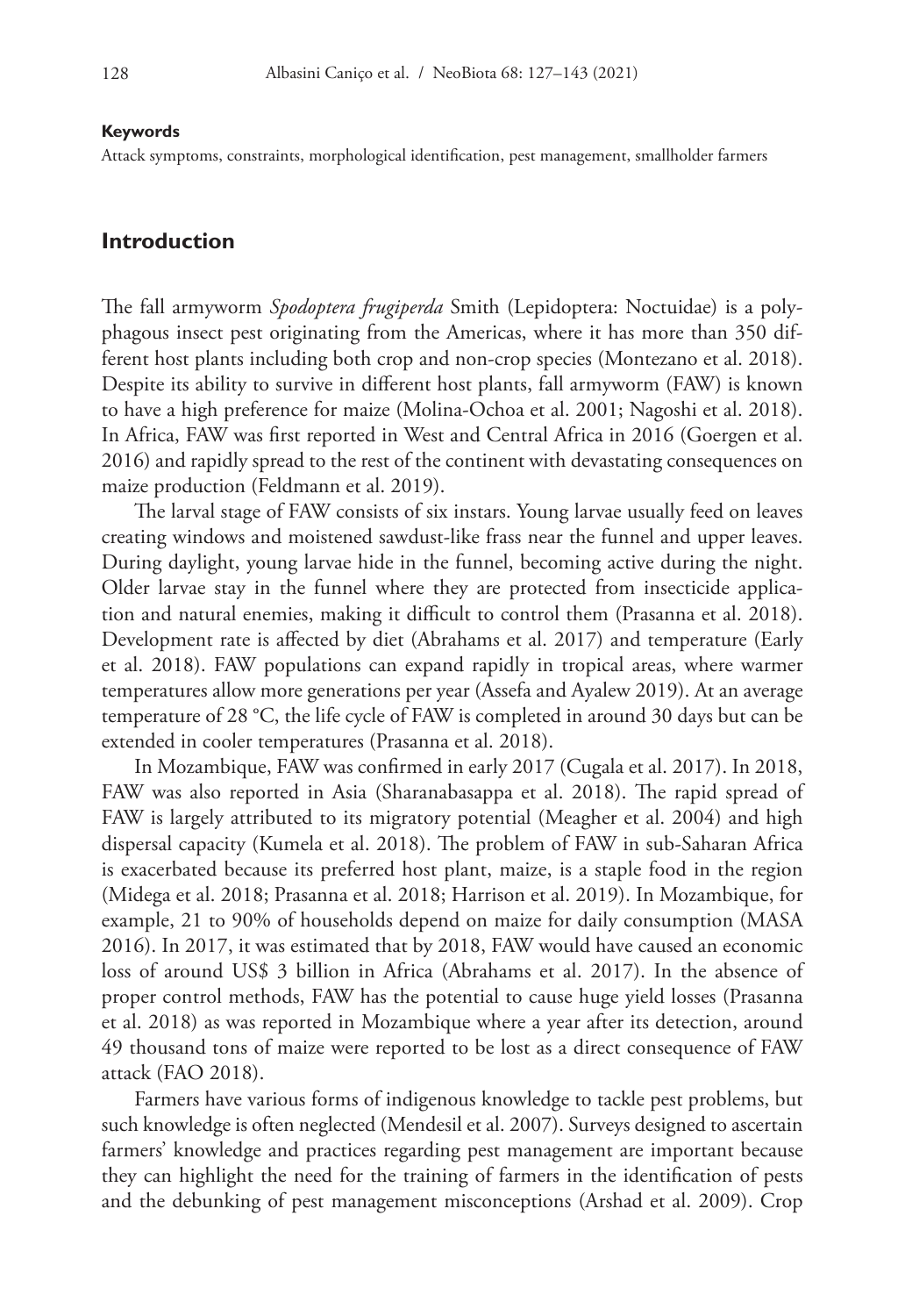losses due to insect pests may be prevented, or reduced, by deploying effective crop protection measures, which to a large extent depend on farmers' knowledge and behaviour towards pest management (Midega et al. 2016; Kansiime et al. 2019).

For effective deployment of control methods for a given pest, farmers should be able to morphologically identify the target pest and distinguish it from non-target organisms. In cases of economically important and invasive insect pests such as FAW, it is crucial to know how familiar farmers are with the pest, what options they have to control it and what their main constraints are. Understanding these factors is critically important for setting a research agenda, designing extension strategies, and formulating research that meets farmers' demands (Arshad et al. 2009; Mendesil et al. 2016; Kumela et al. 2018). To respond to these concerns, this study was designed to provide baseline information that can be used by extension services and research institutions in determining how the problem of FAW should be addressed at the smallholder farmers' level. This study aimed to assess the knowledge, perception and management practices of FAW among smallholder farmers of the central province of Manica, Mozambique.

### **Materials and methods**

#### Description of the study area

This study was carried out in the districts of Macate (19°24'50.9"S, 33°30'54.6"E), Manica (18°56'13.2"S, 32°52'33.6"E), Sussundenga (19°24'39.0"S, 33°16'33.0"E) and Vanduzi (18°57'09.4"S, 33°15'51.6"E) in the central province of Manica, Mozambique. According to MASA (2016), the area of the survey belongs to the Agro-Ecological Region (AER) number 4, which is characterized by the large occurrence of ferralsols and litosols with an annual mean temperature around 24 °C and annual mean precipitation ranging between 800 and 1000 mm (Figure 1). In Mozambique, maize is the main food crop and is cultivated in both dry and rainy seasons. The rainy season starts from mid-November to late March. During the dry season, maize is cultivated mainly in areas with irrigation systems or in valleys and river banks. Maize is often grown in small plots (less than 1 ha), in different cropping systems and mainly for family consumption. In general, no fertilizers or pesticides are used for the production of maize by smallholders. It is usually intercropped with roots and tubers (cassava and sweet potato), legumes (cowpea, pigeon pea, groundnut and common beans) and cucurbits (pumpkin, watermelon, melon).

#### Selection of farmers and questionnaire delivery

The survey was conducted from May to August 2019. Although the main cropping season is between November and March due to the rainy weather, the survey period was intentionally chosen because during the rainy season, some locations would have been inaccessible due to flooding. Furthermore, FAW was officially detected in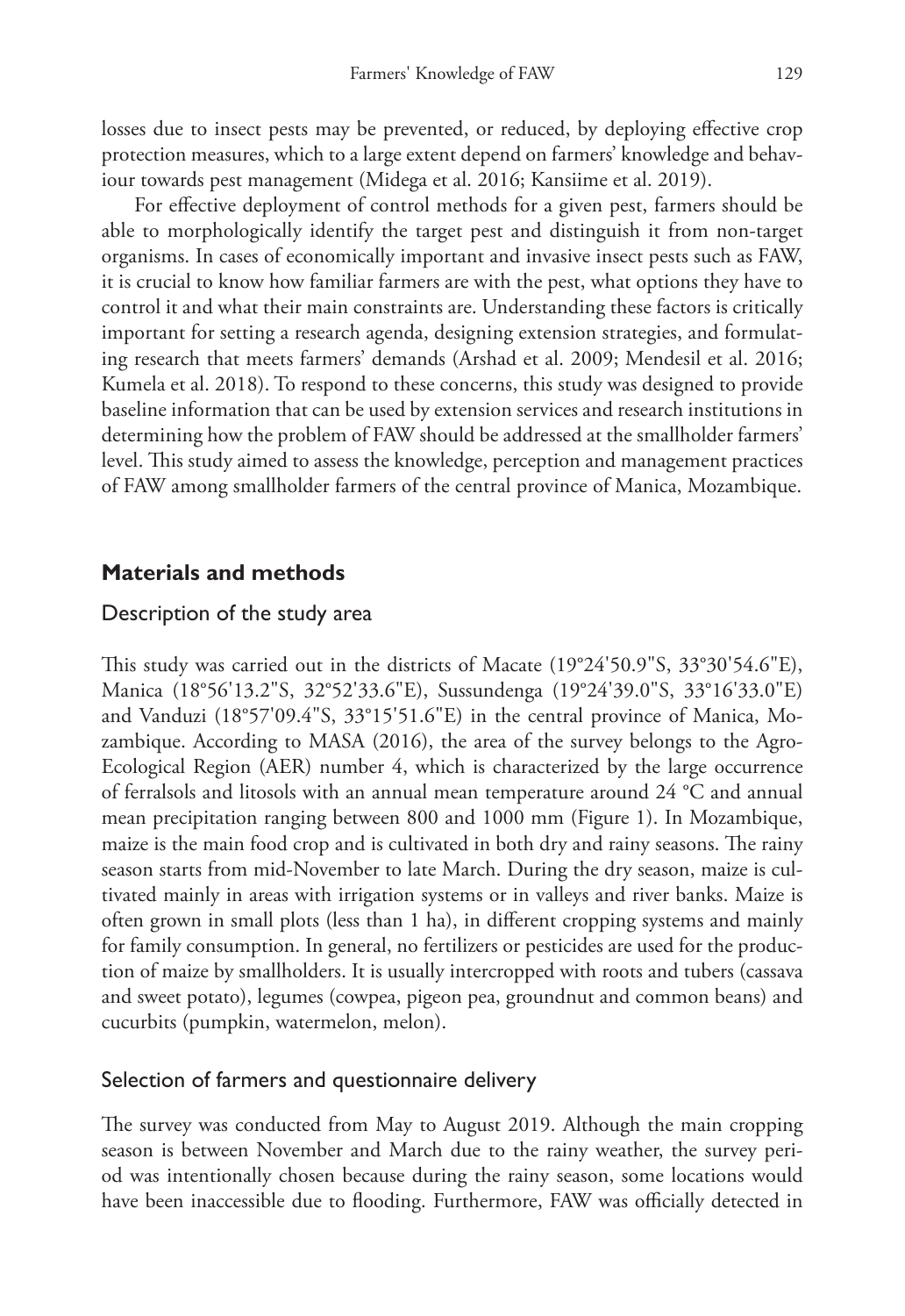

**Figure 1.** Sampling locations in Mozambique (colored areas within the province of Manica).

Mozambique two years prior to the survey and there was some information about the pest among farmers. Districts were selected based on their potential for maize production combined with the reported occurrence of FAW. Undergraduate finalist students of Agricultural Engineering from Instituto Superior Politécnico de Manica were recruited and trained as enumerators. Enumerators were selected based on their knowledge of the area and the ability to communicate in local languages. A semi-structured questionnaire, written in Portuguese, was used to interview farmers. The questionnaire was pre-tested for its validity and suitability for the survey. Farmers were selected by convenience based on their willingness to be interviewed and on their experience in maize cultivation.

At the beginning of the interviews, farmers were informed of the aim of the study. A leaflet including pictures of FAW and its damage on maize was used to facilitate recognition of the pest by farmers. A total of 200 farmers were interviewed as follows: 50 in Macate, 51 in Manica, 50 in Sussundenga and 49 in Vanduzi. Although the questionnaire was written in Portuguese, interviews were conducted either in Portuguese or in one of the following local languages which are common in the area of study: Chiuté, Chi-Shona and Chi-Ndau. Whenever the interview was conducted in a local language, questions were translated into that language but responses were recorded in Portuguese. In order not to limit the responses from farmers, some of the questions were left "open". Interviews were conducted face-to-face either on the farm or around farmers' homes.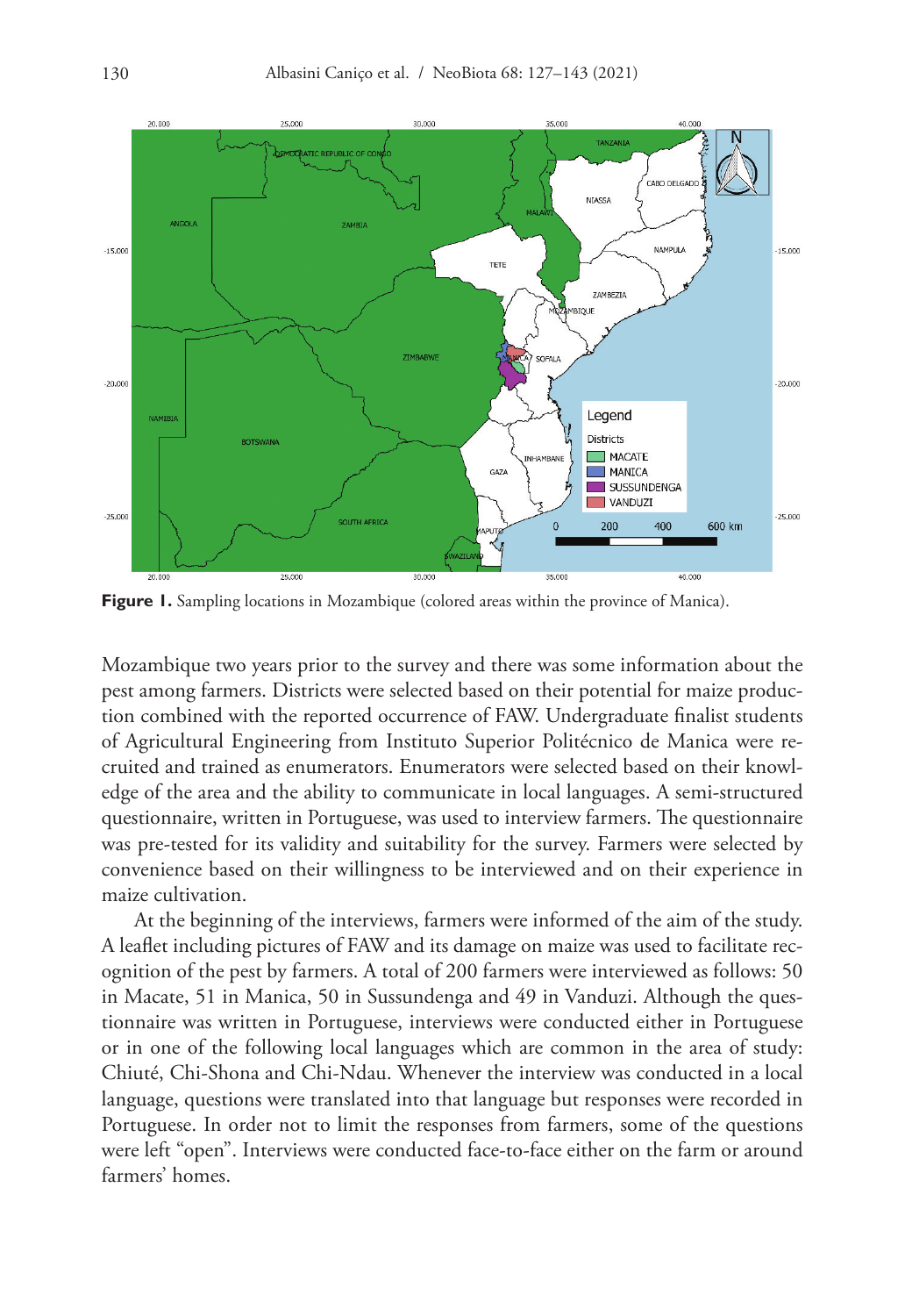Each interview lasted on average 16 minutes. Information related to farmers' socioeconomic characteristics (age, gender, education level, number of individuals per household, head of the household, monthly income, number of farms and land possession per household), knowledge and perceptions about FAW (morphological identification, recognition of attack symptoms, incidence and spread of the pest), management practices (methods of control, handling of insecticides) and constraints for its control were collected. Whenever farmers were unable to tell their age, they were asked to show their IDs. In cases where no ID was provided, farmers' ages were estimated based on the information provided by other family members.

## Data analysis

Data were summarized per district. Descriptive statistics such as means and percentages were calculated through the Statistical Package for Social Sciences (SPSS) version 26. For each question, similar answers were grouped and the percentage of farmers who gave similar responses was determined for each district. Whenever two or more responses were given to the same question, they were again grouped by similarity and the percentage of farmers who gave a similar response was determined for each district. In some cases, the percentage of farmers was determined based on the total number of farmers who gave a particular response.

## **Results**

#### Socio-economic characteristics

With the exception of the district of Sussundenga, where 64.0% of the interviewed farmers are women, most farmers in the rest of the districts are men (57.0% to 68.0%). The average age for women varied from 37.6 years in Sussundenga to 45.0 years in Macate, while for men, the average age varied from 34.6 years in Sussundenga to 43.4 years in Vanduzi. The average size of households varied from 6.8 individuals in Macate to 7.7 individuals in Manica. Although there is a considerable proportion of illiterate farmers (16.3% to 28.0%), most of them received primary education (54.0% to 69.4%), and have farming as their primary source of income (70.0% to 83.7%). The average monthly income of households ranges from US\$ 36.5 in Sussundenga to US\$ 82.6 in Macate. Each household has between 2.2 to 3.5 farms with total land possession varying from 3 ha in Macate to 5.2 ha in Sussundenga (Table 1).

#### Cropping systems, maize varieties and purpose of production

Most farmers have more than 10 years of experience in maize cultivation (from 68.0% in Macate to 90.2% in Manica). While in Manica and Vanduzi most farmers acquire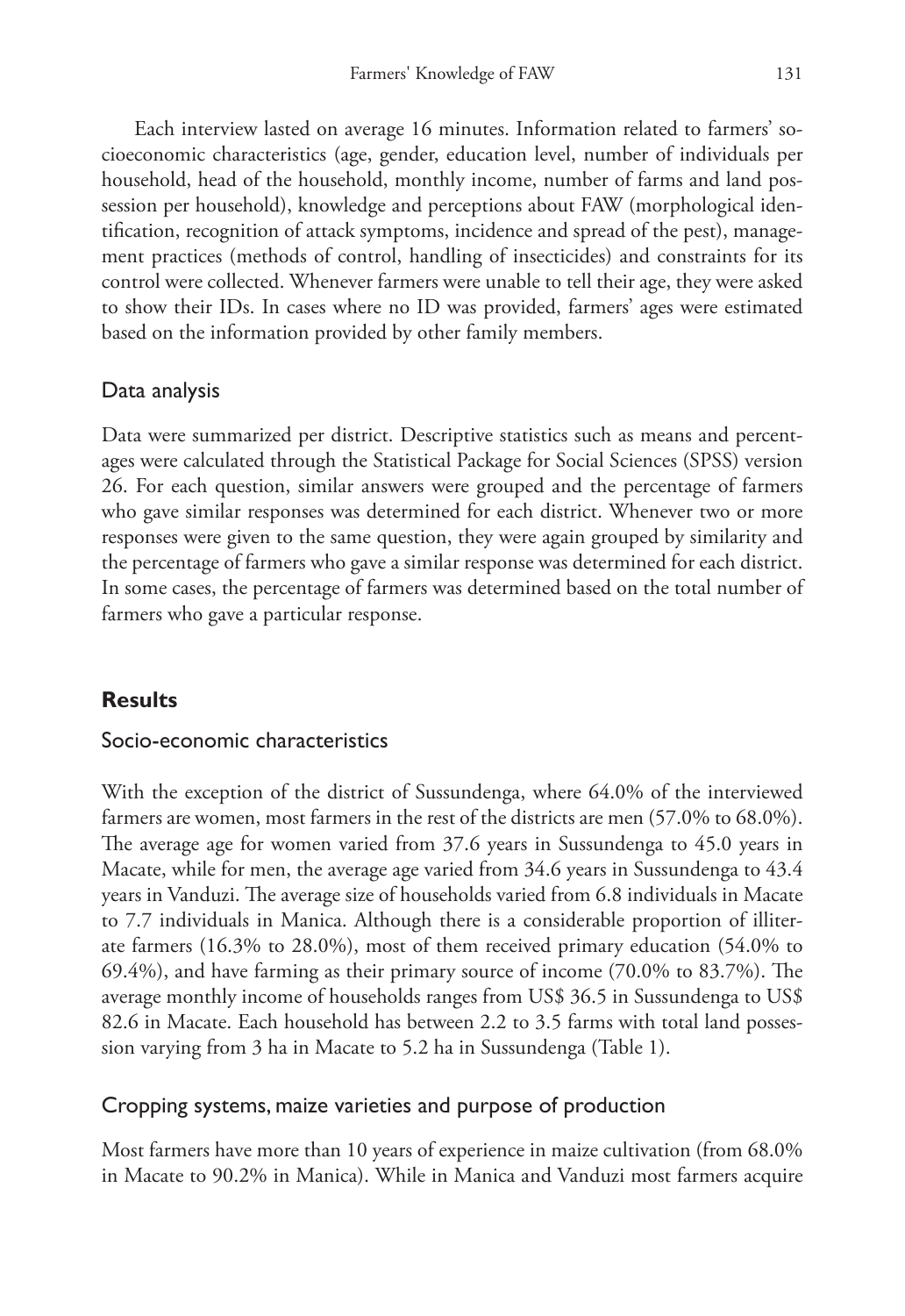| Characteristics of respondents   | Number of responses per district (%) |                   |                          |                     |  |
|----------------------------------|--------------------------------------|-------------------|--------------------------|---------------------|--|
|                                  | Macate $(n = 50)$                    | Manica $(n = 51)$ | Sussundenga ( $n = 50$ ) | Vanduzi (n = $49$ ) |  |
| Gender                           |                                      |                   |                          |                     |  |
| Women                            | 40.0                                 | 32.0              | 64.0                     | 42.9                |  |
| Men                              | 60.0                                 | 68.0              | 36.0                     | 57.1                |  |
| Age/gender (years)               |                                      |                   |                          |                     |  |
| Women                            | 45.0                                 | 43.2              | 37.6                     | 44.6                |  |
| Men                              | 39.6                                 | 42.3              | 34.6                     | 43.4                |  |
| Head of household                |                                      |                   |                          |                     |  |
| Women                            | 6.0                                  | 12.0              | 22.0                     | 14.3                |  |
| Men                              | 94.0.                                | 88.0              | 78.0                     | 85.7                |  |
| Number of individuals/household  | 6.8                                  | 7.7               | 7.0                      | 6.9                 |  |
| Education level                  |                                      |                   |                          |                     |  |
| No education                     | 24.0                                 | 22.0              | 28.0                     | 16.3                |  |
| Primary education                | 60.0                                 | 54.0              | 54.0                     | 69.4                |  |
| Secondary education              | 14.0                                 | 20.0              | 12.0                     | 10.2                |  |
| High school                      | 2.0                                  | 4.0               | 4.0                      | 4.1                 |  |
| Tertiary education               | 0.0                                  | 2.0               | 2.0                      | 0.0                 |  |
| Another occupation               |                                      |                   |                          |                     |  |
| Yes                              | 20.0                                 | 23.5              | 30.0                     | 16.3                |  |
| No                               | 80.0                                 | 76.5              | 70.0                     | 83.7                |  |
| Monthly income/household (US\$)* | 82.6                                 | 69.2              | 36.5                     | 58.6                |  |
| Number of farms owned/household  | 2.2                                  | 2.6               | 3.5                      | 2.4                 |  |
| Land possession/household (ha)   | 3.0                                  | 3.6               | 5.2                      | 3.0                 |  |

**Table 1.** Socio-economic characteristics of farmers per district.

\*1 US\$ = 58 MZN.

their seeds from authorized dealers (56.9% and 63.3% respectively), in Macate and Sussundenga the primary source of maize seeds is farmers' grain from the previous cropping season (68.0% and 88.0% respectively). While in Manica and Vanduzi most farmers use hybrid varieties (70.6% and 69.4% respectively), in Macate and Sussundenga, most farmers rely on local maize varieties (74.0% and 78.0% respectively). In Macate and Sussundenga, 72.0% and 74.0% respectively of farmers plant their maize intercropped with other crops. But in Manica and Vanduzi most farmers plant maize as monocrop (51.0% and 57.1% respectively). The majority of farmers in all districts reported that they produce maize for both home consumption and sale (from 63.3% in Vanduzi to 80.0% in Sussundenga) (Table 2).

#### Identification and recognition of FAW attack symptoms

When farmers were asked about how they first obtained information about FAW, from 69.4% in Vanduzi to 88.0% in Macate, reported that it was through direct observation in their farms. From 94.0% in Macate to 100% of farmers in Vanduzi, reported having seen FAW larvae. Although farmers have seen FAW, most of them are unable to distinguish FAW larvae from other lepidopteran larvae. From 92.0% in Macate to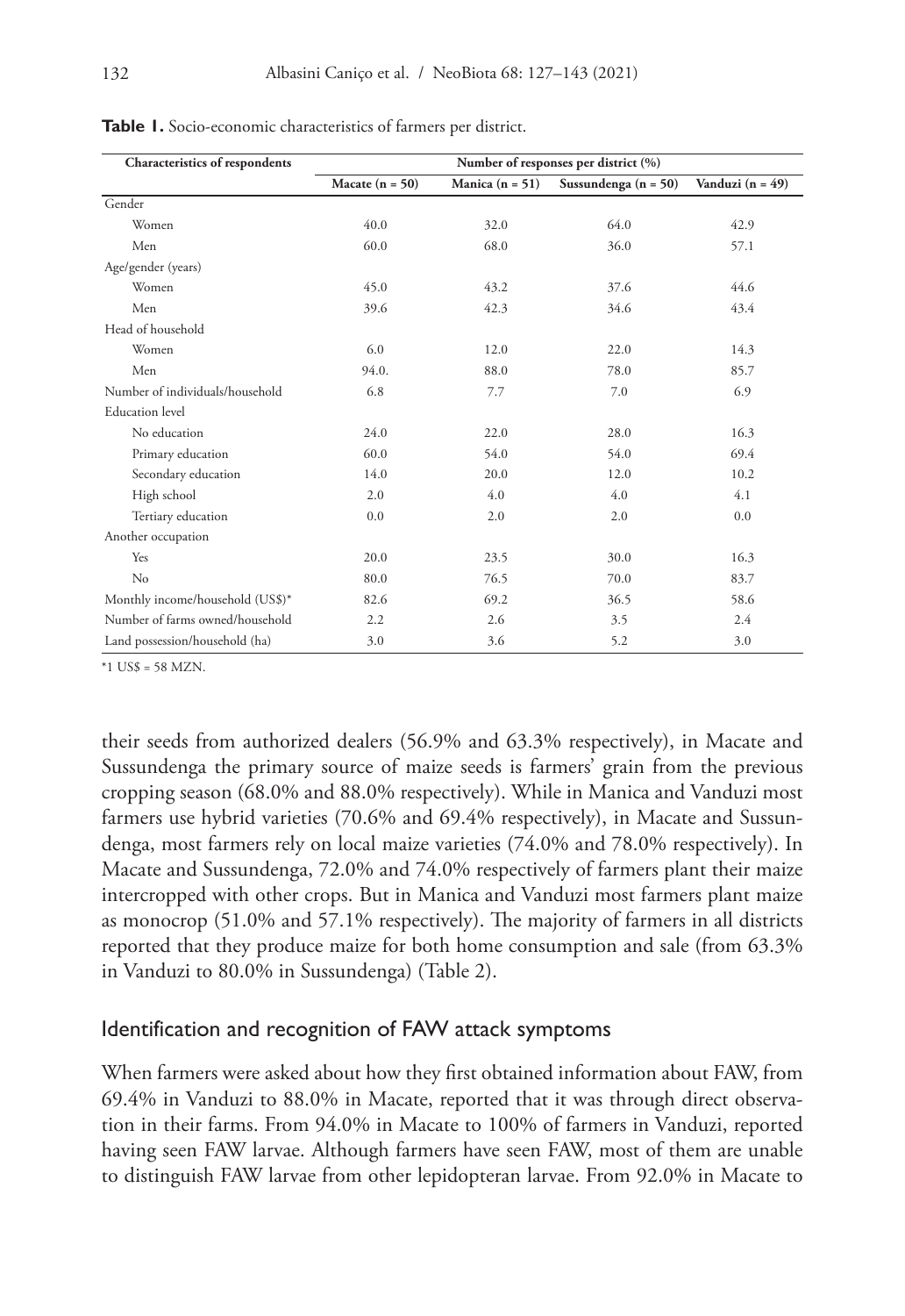| Characteristics of respondents  | Number of responses per district (%) |                   |                          |                  |
|---------------------------------|--------------------------------------|-------------------|--------------------------|------------------|
|                                 | Macate $(n = 50)$                    | Manica $(n = 51)$ | Sussundenga ( $n = 50$ ) | Vanduzi (n = 49) |
| Experience in maize cultivation |                                      |                   |                          |                  |
| Less than 1 year                | 2.0                                  | 0.0               | 0.0                      | 0.0              |
| Between 1 and 5 years           | 6.0                                  | 3.9               | 6.0                      | 14.3             |
| Between 5 and 10 years          | 24.0                                 | 5.9               | 6.0                      | 8.2              |
| More than 10 years              | 68.0                                 | 90.2              | 88.0                     | 77.6             |
| Seed provenience                |                                      |                   |                          |                  |
| Authorized dealer               | 24.0                                 | 56.9              | 30.0                     | 63.3             |
| Own seed (previous season)      | 68.0                                 | 51.0              | 88.0                     | 36.7             |
| Neighboring farmer              | 12.0                                 | 9.8               | 0.0                      | 2.0              |
| Extension services/NGO's        | 6.0                                  | 5.9               | 4.0                      | 4.1              |
| Type of maize variety           |                                      |                   |                          |                  |
| Hybrid                          | 26.0                                 | 70.6              | 22.0                     | 69.4             |
| Local                           | 74.0                                 | 29.4              | 78.0                     | 30.6             |
| Cropping pattern                |                                      |                   |                          |                  |
| Monocrop                        | 30.0                                 | 51.0              | 26.0                     | 57.1             |
| Intercrop                       | 72.0                                 | 49.0              | 74.0                     | 42.9             |
| Purpose of production           |                                      |                   |                          |                  |
| Home consumption                | 24.0                                 | 19.6              | 18.0                     | 26.5             |
| Sale                            | 0.0                                  | 7.8               | 2.0                      | 10.2             |
| Both                            | 76.0                                 | 72.6              | 80.0                     | 63.3             |

Table 2. Farmers' experience in maize cultivation, seed provenience and cultural practices per district.

**Table 3.** Identification and recognition of FAW attack symptoms by farmers per district.

| Characteristics of respondents                 | Number of responses per district (%) |                   |                          |                     |  |
|------------------------------------------------|--------------------------------------|-------------------|--------------------------|---------------------|--|
|                                                | Macate $(n = 50)$                    | Manica $(n = 51)$ | Sussundenga ( $n = 50$ ) | Vanduzi (n = $49$ ) |  |
| First source of information about FAW          |                                      |                   |                          |                     |  |
| Radio                                          | 2.0                                  | 9.8               | 4.0                      | 4.1                 |  |
| <b>Extension Services</b>                      | 0.0                                  | 3.9               | 0.0                      | 10.2                |  |
| Neighboring farmer                             | 4.0                                  | 7.8               | 18.0                     | 6.1                 |  |
| Own observation                                | 88.0                                 | 76.5              | 76.0                     | 69.4                |  |
| Other                                          | 0.0                                  | 0.0               | 0.0                      | 10.2                |  |
| Has never heard about                          | 6.0                                  | 2.0               | 2.0                      | 0.0                 |  |
| Observation of FAW larvae                      |                                      |                   |                          |                     |  |
| Yes                                            | 94.0                                 | 98.0              | 98.0                     | 100                 |  |
| No                                             | 6.0                                  | 2.0               | 2.0                      | 0.0                 |  |
| Ability to identify FAW larvae morphologically |                                      |                   |                          |                     |  |
| Can identify                                   | 4.0                                  | 2.0               | 2.0                      | 6.1                 |  |
| Unable to identify                             | 96.0                                 | 98.0              | 98.0                     | 93.9                |  |
| Occurrence of FAW damages on own farm          |                                      |                   |                          |                     |  |
| Yes                                            | 92.0                                 | 98.0              | 96.0                     | 98.0                |  |
| No                                             | 8.0                                  | 2.0               | 4.0                      | 2.0                 |  |
| Training in identification and control of FAW  |                                      |                   |                          |                     |  |
| Trained                                        | 6.0                                  | 11.8              | 6.0                      | 28.6                |  |
| Non-trained                                    | 94.0                                 | 88.2              | 94.0                     | 71.4                |  |

98.0% of farmers in Manica, have observed FAW damage in their farms. From 71.4% in Vanduzi to 94.0% of farmers in Macate and Sussundenga did not receive any training for the identification and control of FAW (Table 3).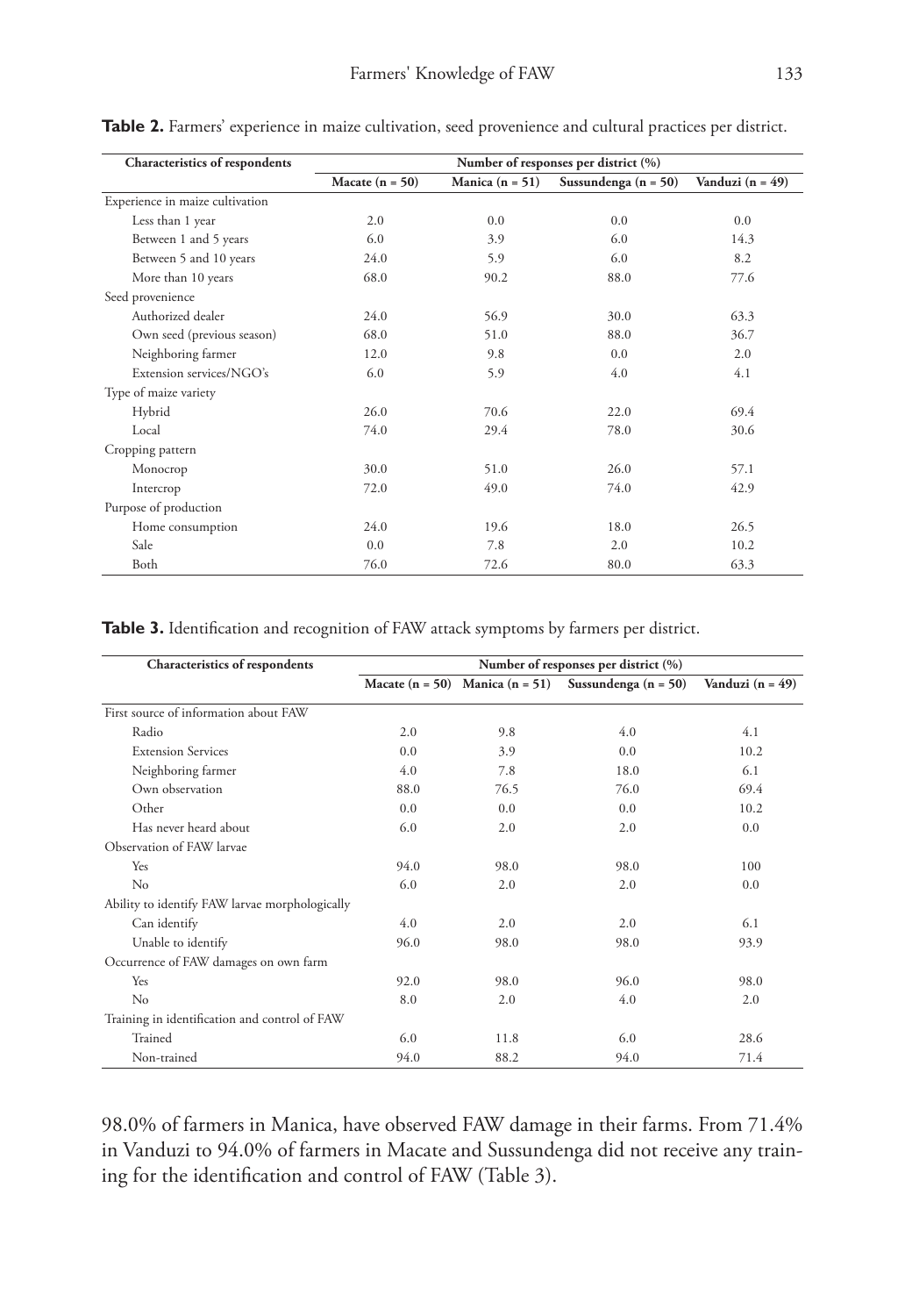

Reported month of maize planting

**Figure 2.** Reported month of maize planting per district.



Reported month of highest incidence of FAW

Figure 3. Reported month of the highest incidence of FAW in maize fields per district.

#### Maize planting and FAW infestation periods

As reported by farmers, maize is mainly planted in October and November, which coincides with the beginning of the rainy season. Nevertheless, the incidence of FAW is reported to be high between November and February as in this period, maize plants are still young (Figures 2 and 3).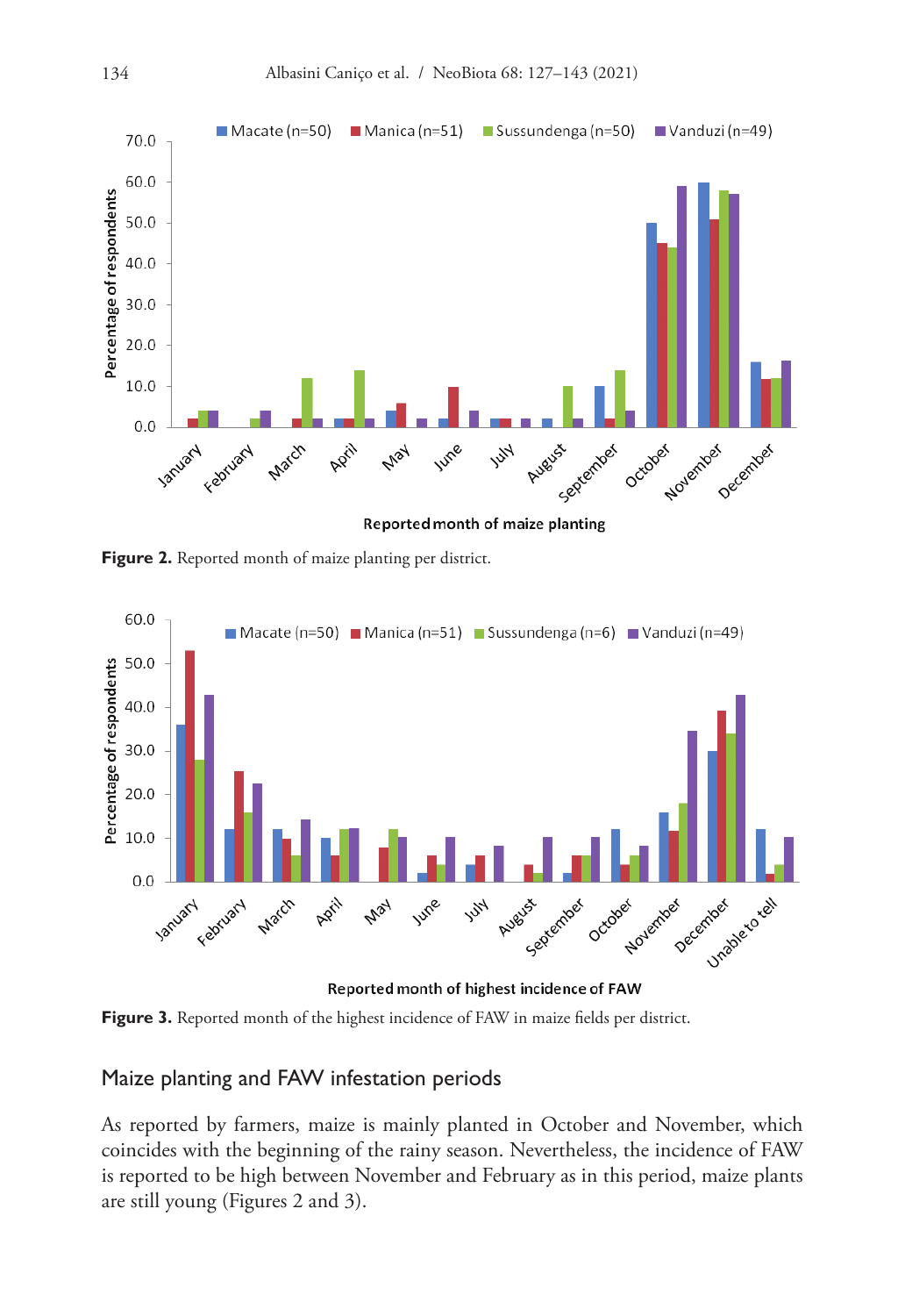

**Figure 4.** Methods of control of FAW used by farmers per district.

### Methods of control of FAW

Except for Vanduzi, where 65.3% of farmers apply chemical insecticides, in other districts, most farmers do not use any method of control of FAW (60.8% in Manica to 88.0% in Macate and Sussundenga) (Figure 4).

#### Management and application of insecticides

Among those using chemical insecticides to fight FAW, their primary source of insecticides is authorized dealers' shops (from 50.0% in Sussundenga to 90.0% in Manica). But in some cases, insecticides are either acquired through street vendors or donated by extension services. The majority of farmers spray by themselves (66.7% in Sussundenga to 83.3% in Macate). While in Macate and Manica most farmers are partially equipped with protective gear (66.7% and 50.0% respectively), in Sussundenga and Vanduzi at least half of the farmers reported the use of complete sets of protective equipment (suit, rubber boots, gloves, glasses and masks) (50.0% to 59.4% respectively). Between 66.7% and 100% of the farmers reported that they use the recommended dose of insecticides. In Macate 50.0% of farmers using chemical insecticides have the habit of mixing two or more insecticides, but in the remaining districts this practice is not common (16.7% in Sussundenga, 18.8% in Vanduzi and 30.0% in Manica). All farmers reported using backpack sprayers when applying insecticides. The common spraying intervals used by farmers are seven or fourteen days. Between 67.0% and 75.0% of farmers applying insecticides reported that the insecticides used are efficient in the control of FAW. Despite the reported use of insecticides, from 73.5% of farmers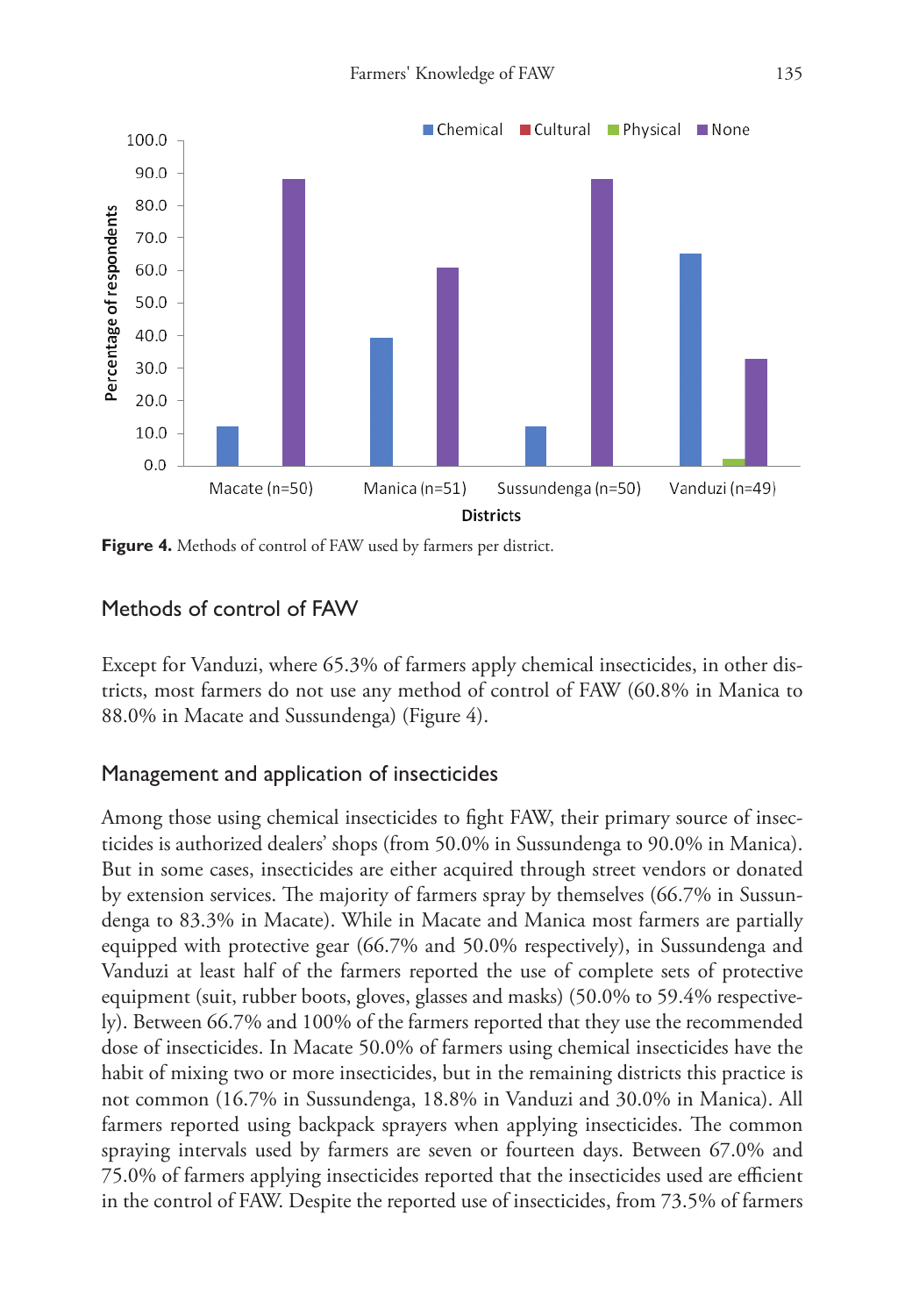| Characteristics of respondents           | Use of insecticides per district (%) |                   |                       |                  |  |
|------------------------------------------|--------------------------------------|-------------------|-----------------------|------------------|--|
|                                          | Macate $(n = 6)$                     | Manica $(n = 20)$ | Sussundenga $(n = 6)$ | Vanduzi (n = 32) |  |
| Source of insecticides                   |                                      |                   |                       |                  |  |
| Authorized dealer                        | 83.3                                 | 90.0              | 50.0                  | 71.9             |  |
| Street vendor in sealed packaging        | 0.0                                  | 0.0               | 16.7                  | 3.1              |  |
| Street vendor in unsealed packaging      | 0.0                                  | 0.0               | 0.0                   | 3.1              |  |
| Extension services/NGO's                 | 16.7                                 | 10.0              | 33.3                  | 21.9             |  |
| Responsible for spraying                 |                                      |                   |                       |                  |  |
| Farmer himself                           | 83.3                                 | 75.0              | 66.7                  | 68.8             |  |
| Another family member                    | 0.0                                  | 20.0              | 0.0                   | 15.6             |  |
| Someone hired                            | 16.7                                 | 5.0               | 33.3                  | 15.6             |  |
| Use of protective equipment              |                                      |                   |                       |                  |  |
| Fully equipped                           | 33.3                                 | 25.0              | 50.0                  | 59.4             |  |
| Partially equipped                       | 66.7                                 | 50.0              | 16.7                  | 31.3             |  |
| Without any equipment                    | 0.0                                  | 25.0              | 33.3                  | 9.4              |  |
| Dose of application of insecticides      |                                      |                   |                       |                  |  |
| Recommended                              | 66.7                                 | 85.0              | 100                   | 87.5             |  |
| Increased                                | 0.0                                  | 5.0               | 0.0                   | 6.3              |  |
| Reduced                                  | 0.0                                  | 0.0               | 0.0                   | 0.0              |  |
| Unknown                                  | 33.3                                 | 10.0              | 0.0                   | 6.3              |  |
| Mixture of insecticides                  |                                      |                   |                       |                  |  |
| Mix                                      | 50.0                                 | 30.0              | 16.7                  | 18.8             |  |
| No mix                                   | 50.0                                 | 70.0              | 83.3                  | 81.3             |  |
| Application equipment                    |                                      |                   |                       |                  |  |
| Backpack sprayer                         | 100                                  | 100               | 100                   | 100              |  |
| Spraying interval                        |                                      |                   |                       |                  |  |
| 7 days                                   | 16.7                                 | 50.0              | 50.0                  | 25.0             |  |
| 14 days                                  | 50.0                                 | 40.0              | 50.0                  | 46.9             |  |
| 21 days                                  | 0.0                                  | 5.0               | 0.0                   | 9.4              |  |
| 30 days                                  | 16.7                                 | 5.0               | 0.0                   | 6.3              |  |
| Density dependent                        | 16.7                                 | 0.0               | 0.0                   | 12.5             |  |
| Efficiency of insecticides               |                                      |                   |                       |                  |  |
| Efficient                                | 66.7                                 | 65.0              | 66.7                  | 75.0             |  |
| More or less                             | 33.3                                 | 30.0              | 16.7                  | 25.0             |  |
| Not efficient                            | 0.0                                  | 5.0               | 16.7                  | 0.0              |  |
| Training in the handling of insecticides |                                      |                   |                       |                  |  |
| Trained                                  | 6.0                                  | 17.7              | 6.0                   | 26.5             |  |
| Non-trained                              | 94.0                                 | 82.4              | 94.0                  | 73.5             |  |
| Application of insecticides based on     |                                      |                   |                       |                  |  |
| Monitoring                               | 83.3                                 | 95.0              | 83.3                  | 90.6             |  |
| Calendar                                 | 0.0                                  | 0.0               | 0.0                   | 6.3              |  |
| Recommendation                           | 0.0                                  | 5.0               | 16.7                  | 3.1              |  |
| Observation of neighboring farmers       | 16.7                                 | 0.0               | 0.0                   | 0.0              |  |

**Table 4.** Use of insecticides among farmers per district.

in Vanduzi to 94.0% of farmers in Macate and Sussundenga do not have training in pesticides use and management. Although the number of sprays can go up to 20× per crop cycle, farmers in Sussundenga generally spray once per crop cycle. In Vanduzi the average number of sprays per cycle is 3×. But in Macate and Manica, most farmers spray 4× during the crop cycle. Most farmers reported monitoring as the basis for deciding to apply insecticides (Table 4).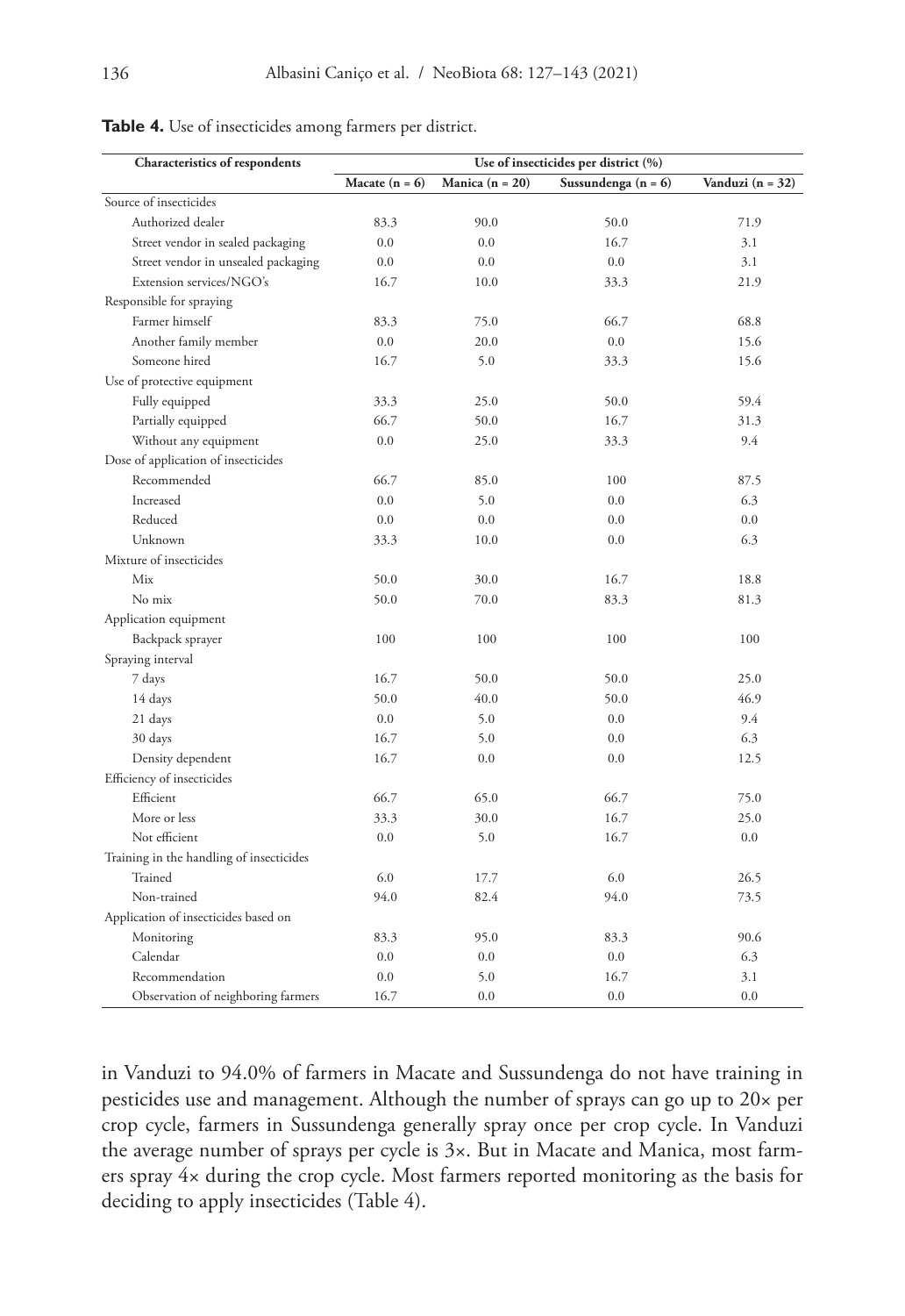| Characteristics of respondents    | Number of responses per district (%) |                   |                          |                     |
|-----------------------------------|--------------------------------------|-------------------|--------------------------|---------------------|
|                                   | Macate $(n = 50)$                    | Manica $(n = 51)$ | Sussundenga ( $n = 50$ ) | Vanduzi (n = $49$ ) |
| Perceived incidence of FAW        |                                      |                   |                          |                     |
| Low                               | 12.0                                 | 23.5              | 8.0                      | 28.6                |
| Average                           | 38.0                                 | 29.4              | 34.0                     | 36.7                |
| High                              | 36.0                                 | 45.0              | 54.0                     | 32.7                |
| Unknown                           | 14.0                                 | 2.0               | 4.0                      | 2.0                 |
| Perceived spread of FAW           |                                      |                   |                          |                     |
| Increasing                        | 38.0                                 | 58.8              | 80.0                     | 59.2                |
| Decreasing                        | 38.0                                 | 31.4              | 10.0                     | 34.7                |
| No changes                        | 16.0                                 | 7.8               | 6.0                      | 4.1                 |
| Unknown                           | 8.0                                  | 2.0               | 4.0                      | 2.0                 |
| Constraints in the control of FAW |                                      |                   |                          |                     |
| None                              | 18.0                                 | 15.7              | 8.0                      | 28.6                |
| Lack of financial resources       | 52.0                                 | 56.9              | 74.0                     | 59.2                |
| Inefficiency of insecticides      | 18.0                                 | 3.9               | 6.0                      | 12.2                |
| Unavailability of insecticides    | 8.0                                  | 7.8               | 6.0                      | 2.0                 |
| Lack of technical assistance      | 4.0                                  | 11.8              | 2.0                      | 0.0                 |
| Other                             | 0.0                                  | 3.9               | 4.0                      | 0.0                 |

Table 5. Reported incidence, spread and constraints in the control of FAW per district.

#### Incidence, spread and constraints in the control of FAW

Most farmers believe that the incidence of FAW is average or high. There is a common perception among farmers that FAW is spreading in the region and the lack of financial resources for the acquisition of insecticides and spraying equipment is reported as the main constraint in the control of FAW (Table 5).

## **Discussion**

Traditionally, the head of the household in the area of study is a man. But specific circumstances may compel women to take on this role, such as when they are divorced, widowed or single. The educational background of farmers seems to play a major role in their ability to get alternative/additional jobs. Given that most farmers rely solely on agriculture, it is both a means of subsistence and a source of income. Although in this study no relationship was established between the level of education and knowledge of FAW, Abtew et al. (2016), pointed out the importance of education in farmers' level of knowledge of agricultural pests. Given that the majority of farmers in the present study have primary education or are illiterate, that may well explain their lack of knowledge of the FAW. Although farmers may own 3 ha or more of land, one should note that not all the area is under cultivation. Due to their limited income, farmers prefer to use their stored maize seeds from the previous harvest, as certified seeds are seen as expensive.

Invasive alien species represent a serious challenge in the context of pest management because farmers and local agricultural extension workers rarely know about the presence of a newly arrived and spreading species until disastrous damage occurs (Toepfer et al. 2019). In Mozambique, for example, FAW was initially confused with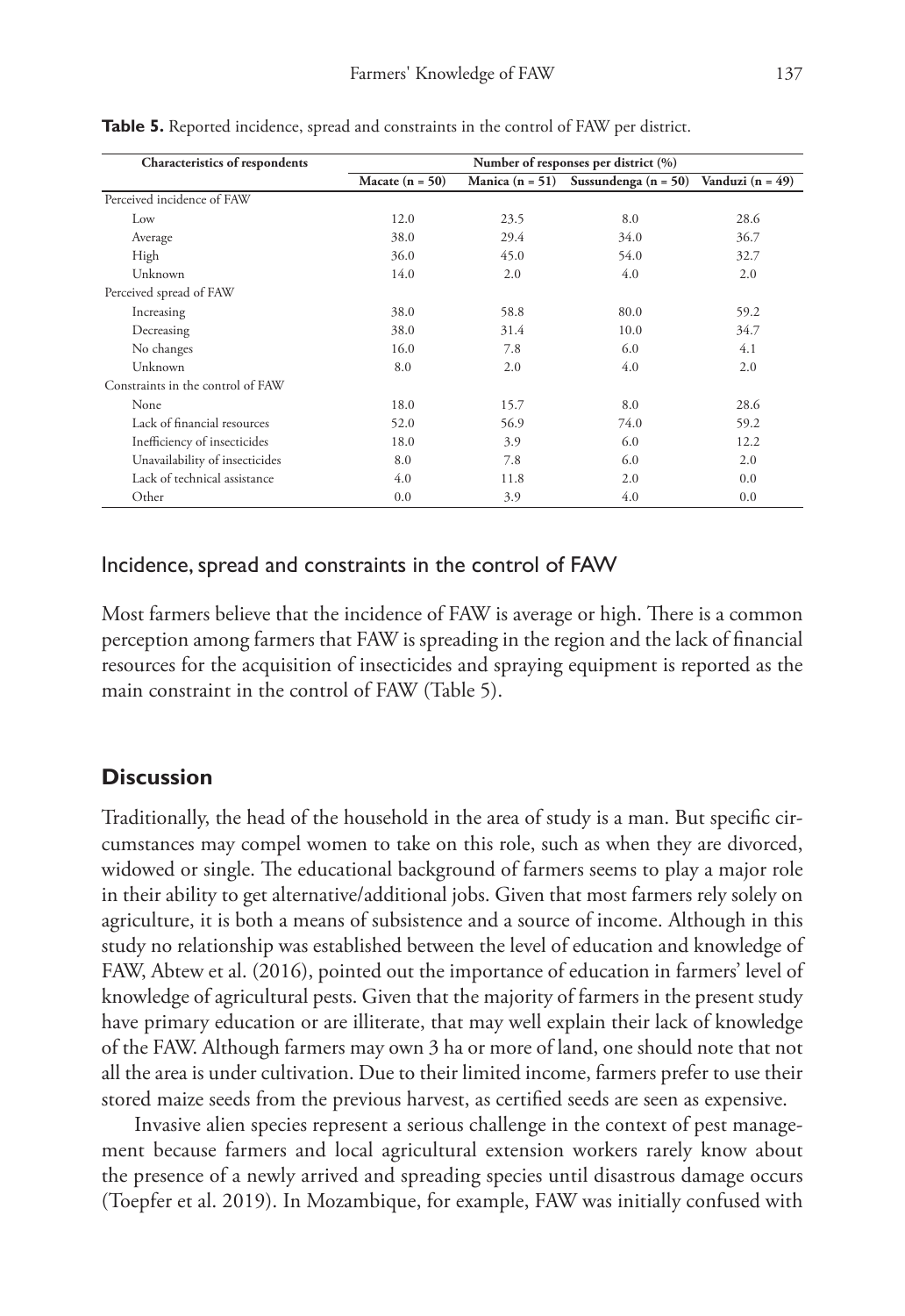stem borers by agricultural extension workers (Cugala et al. 2017). A similar scenario was also reported in Nigeria where FAW was also confused with indigenous species of *Spodoptera* (Goergen et al. 2016). Although most farmers in Zambia (91%) (Kansiime et al. 2019) and in Ethiopia (99%) and Kenya (100%) (Kumela et al. 2018) could positively identify FAW larvae through its morphological characteristics, the same could not be observed in the present study, as only a maximum of 6.1% of the farmers could identify FAW larvae. That might be explained by the fact that the majority of farmers (from 71.4% in Vanduzi to 94.0% in Macate and Susundenga) did not receive any training in identification of FAW. It is important to point out that at the time of the study, the extension service workers themselves were under training in identification and control of FAW by the Ministry of Agriculture, FAO and other agriculture related organizations and universities. Because FAW is a new pest, it can be easily confused with other caterpillars, especially those belonging to the same family (FAO and CABI 2019). However, Toepfer et al. (2019) underscored the fact that even if farmers are not trained by extension workers in identification and management of FAW, they will learn, over time, through their own experiences with the new pest.

The infestation of FAW in maize fields is reported to be high between November and February. This can be explained by the fact that in this interval, maize planted from October to December is still in the vegetative stage which is the most preferred by FAW. But a field survey conducted from May to August 2019 and between December 2019 and January 2020 in the same area, found that FAW infestation was higher during the dry season (Caniço et al. 2020).

Despite an official recommendation from the government to use a select range of insecticides composed of 23 different active ingredients belonging to the major groups of pyrethroids, organophosphates carbamates and organoclorades, and highly selective pesticides such as Spinosad, *Beauveria bassiana* and *Bacillus thuringiensis* to fight FAW (Cugala et al. 2017), only about 12.0% in Macate and Sussundenga, 40.0% in Manica and 65.3% in Vanduzi appeared to follow the recommendation. Abate et al. (2000), explained that although local extension services in African countries may encourage the use of pesticides for pest management, most smallholder farmers rely on indigenous approaches when dealing with pests such as crop associations, mechanical control, use of herbal products and, sometimes, in supernatural ways. Concerning the specific case of FAW in Africa, several methods of control of the pest were reported in various countries such as Zambia where farmers use chemical, cultural and biological control (Kansiime et al. 2019), Ethiopia and Kenya where among other methods, farmers use physical and traditional methods (Kumela et al. 2018). In Zimbabwe for example, as reported by Chimweta et al. (2020), most of the farmers applied pesticides recommended by the government to control FAW, although some of them used nonconventional materials such as washing powders, indicating lack of knowledge of the pest and its methods of control.

In this study, in contrast to other countries, chemical control was the only method used by a limited number of smallholder farmers. Because of the importance of the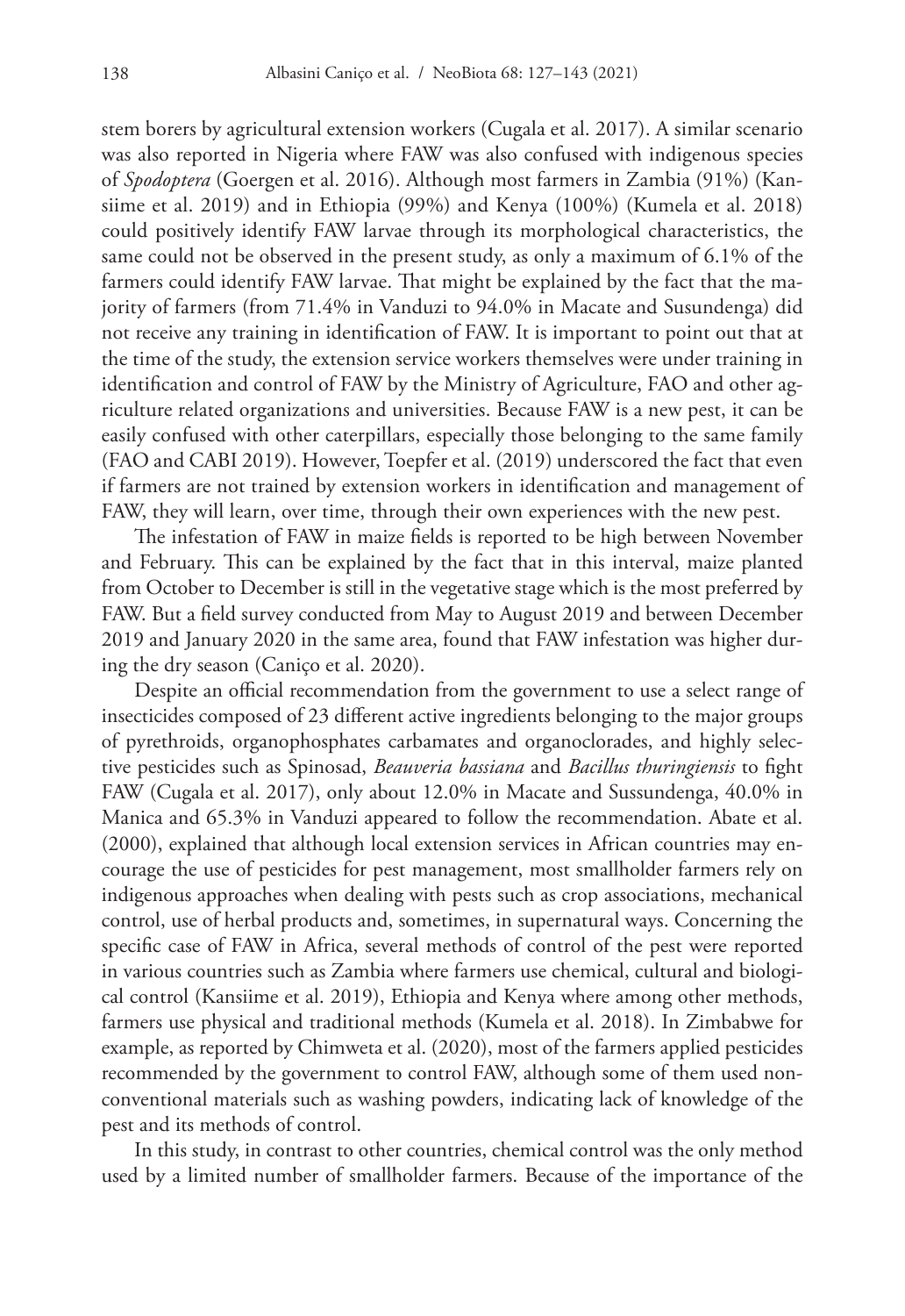pest and, with the objective of widening available options, African researchers are testing alternative methods of monitoring and control of FAW, such as the push-pull technology tested in Kenya, Tanzania and Uganda with promising results (Midega et al. 2018) and pheromone trap design and lures for monitoring FAW tested in Togo (Meagher Jr et al. 2019). Because insecticides in Africa are mostly used improperly and often traded in dubious markets, it was recommended that the management of FAW should be based on biopesticides such as the fungi *Beauveria bassiana* and *Metarhizium anisopliae* and baculoviruses because they are environmentally safe with a low risk of human intoxication (Feldmann et al. 2019). *Bacillus thuringiensis*, a bacteria-based biopesticide, could also play a role in low-cost methods (Hruska 2019). Furthermore, when biopesticides are combined with good crop management, they can keep pest levels under control (Bateman et al. 2018).

In this study, there was a common belief among farmers from all districts that FAW is rapidly spreading. This behavior of the pest has been predicted in Zimbabwe by Chimweta et al. (2020) and a similar trend was also observed in Ethiopia and Kenya by Kumela et al. (2018). When farmers were asked about their major constraints in the fight against FAW, some reported no constraint while most of them (from 52.0% in Macate to 74.0% in Sussundenga) indicated the lack of financial means to support the acquisition and application of insecticides, combined with the inefficiency of insecticides being used (from 6.0% in Sussundenga to 18.0% in Macate). In Zimbabwe, around 84.1% of the farmers also reported the lack of financial resources as the main constraint, followed by 73.2% who indicated inadequate labor as the main constraint (Chimweta et al. 2020). A similar scenario was reported in Ethiopia, where the major problems affecting FAW management efforts were reported to be lack of adequate knowledge of the pest and its management options, combined with scarcity of financial and material resources (Assefa and Ayalew 2019). Depending on the context, smallholder farmers may have limitations that will define their pest management options (Hruska 2019).

#### **Conclusions**

Although farmers are aware of the presence of FAW in maize fields, the majority of them are unable to morphologically distinguish FAW from other caterpillars, which probably affects their ability to control the pest. Despite there being a government list of recommended pesticides to be used in the fight against FAW, a small proportion of farmers apply insecticides while the majority of farmers take no measure against the pest. Nevertheless, most farmers believe that the incidence of FAW in their fields is high and that the pest is spreading to other territories. Given the importance of FAW to food security, educational campaigns addressing the issues of identification and control of the pest should be implemented targeting smallholder farmers. Alternative methods of control of FAW should be investigated as the simple recommendation of insecticides or other methods that are perceived as expensive or hard to implement may not work.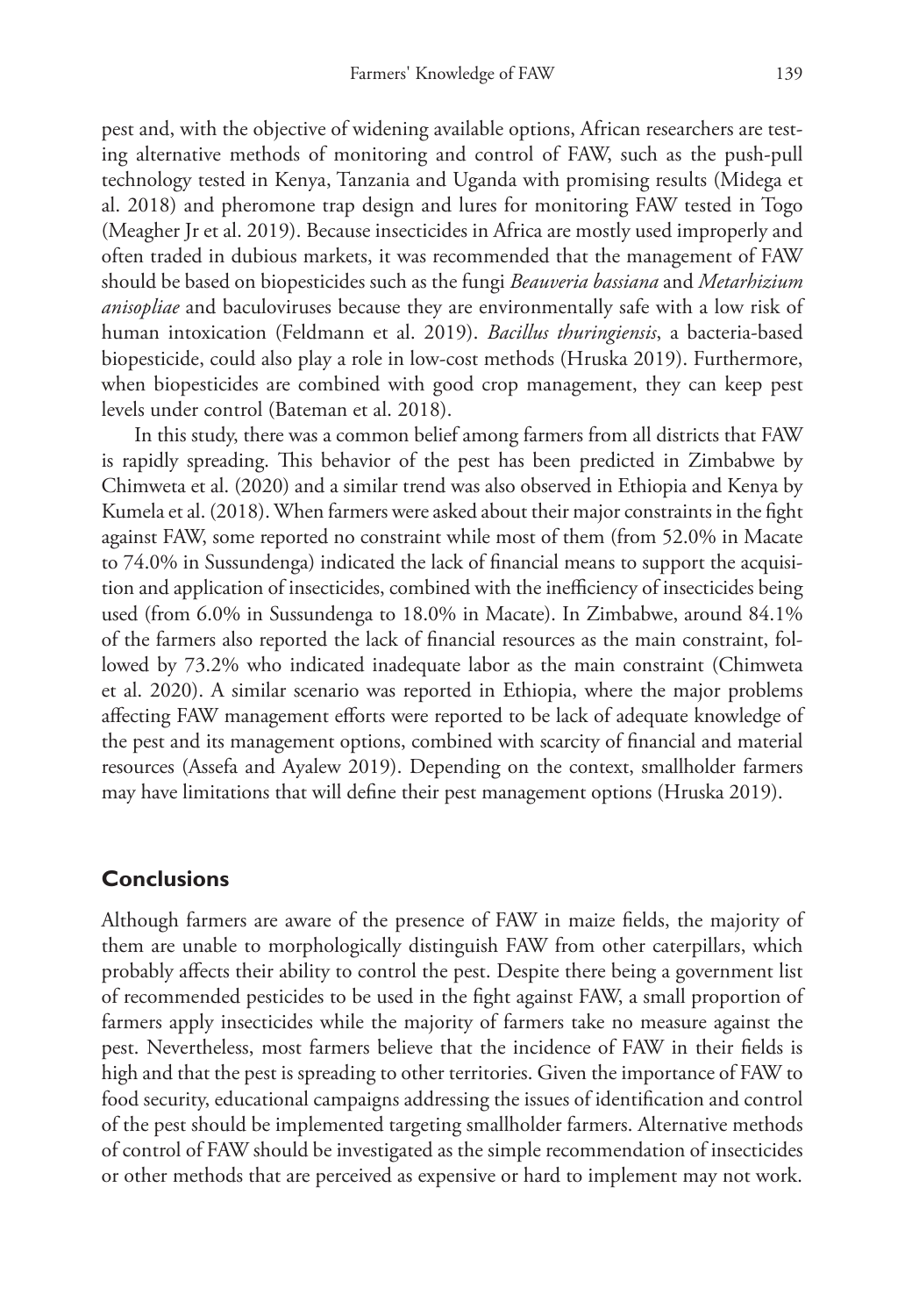#### **Acknowledgements**

The authors wish to acknowledge the assistance of Maria Madinga, Nelson Alferes, Tendai Pita, Milagre Patrocínio, Nicolau José and Isolta Cadeado from Instituto Superior Politécnico de Manica in conducting the survey. We also thank Márcio Adamo from Instituto Superior Politécnico de Manica for the production of the map of the sampling locations and the farmers and agricultural services of each district for their collaboration.

This study was financially supported by FCT-Fundação para a Ciência e a Tecnologia, I.P., through the project UID/AGR/04129/2020 (LEAF) and a PhD scholarship (SFRH/BD/135260/2017) under the PGCD program – Programa de Pós-Graduação Ciência para o Desenvolvimento in Portugal.

#### **References**

- Abate T, van Huis A, Ampofo JKO (2000) Pest management strategies in traditional agriculture: An African perspective. Annual Review of Entomology 45: 631–659. [https://doi.](https://doi.org/10.1146/annurev.ento.45.1.631) [org/10.1146/annurev.ento.45.1.631](https://doi.org/10.1146/annurev.ento.45.1.631)
- Abrahams P, Bateman M, Beale T, Clottey V, Cock M, Colmenarez Y, Corniani N, Day R, Early R, Godwin J, Gomez J, Moreno PG, Murphy S, Oppong-Mensah B, Phiri N, Pratt C, Richards G, Silvestri S, Witt A (2017) Fall Armyworm: Impact and Implications for Africa. CABI, 144 pp.
- Abtew A, Niassy S, Affognon H, Subramanian S, Kreiter S, Garzia GT, Martin T (2016) Farmers' knowledge and perception of grain legume pests and their management in the Eastern province of Kenya. Crop Protection 87: 90–97. [https://doi.org/10.1016/j.cro](https://doi.org/10.1016/j.cropro.2016.04.024)[pro.2016.04.024](https://doi.org/10.1016/j.cropro.2016.04.024)
- Arshad M, Suhail A, Gogi MD, Yaseen M, Asghar M, Tayyib M, Karar H, Hafeez F, Ullah UN (2009) Farmers' perceptions of insect pests and pest management practices in Bt cotton in the Punjab, Pakistan. International Journal of Pest Management 55(1): 1–10. [https://doi.](https://doi.org/10.1080/09670870802419628) [org/10.1080/09670870802419628](https://doi.org/10.1080/09670870802419628)
- Assefa F, Ayalew D (2019) Status and control measures of fall armyworm (*Spodoptera frugiperda*) infestations in maize fields in Ethiopia: A Review. Cogent Food & Agriculture 5(1): 1–16.<https://doi.org/10.1080/23311932.2019.1641902>
- Bateman ML, Day RK, Luke B, Edgington S, Kuhlmann U, Cock MJW (2018) Assessment of potential biopesticide options for managing fall armyworm (*Spodoptera frugiperda*) in Africa. Journal of Applied Entomology 142(9): 805–819.<https://doi.org/10.1111/jen.12565>
- Caniço A, Mexia A, Santos L (2020) Seasonal dynamics of the alien invasive insect pest *Spodoptera frugiperda* Smith (Lepidoptera: Noctuidae) in Manica province, central Mozambique. Insects 11(8): 1–12.<https://doi.org/10.3390/insects11080512>
- Chimweta M, Nyakudya IW, Jimu L, Mashingaidze AB (2020) Fall armyworm [*Spodoptera frugiperda* (J.E. Smith)] damage in maize: management options for flood-recession cropping smallholder farmers. International Journal of Pest Management 66(2): 142–154. [https://](https://doi.org/10.1080/09670874.2019.1577514) [doi.org/10.1080/09670874.2019.1577514](https://doi.org/10.1080/09670874.2019.1577514)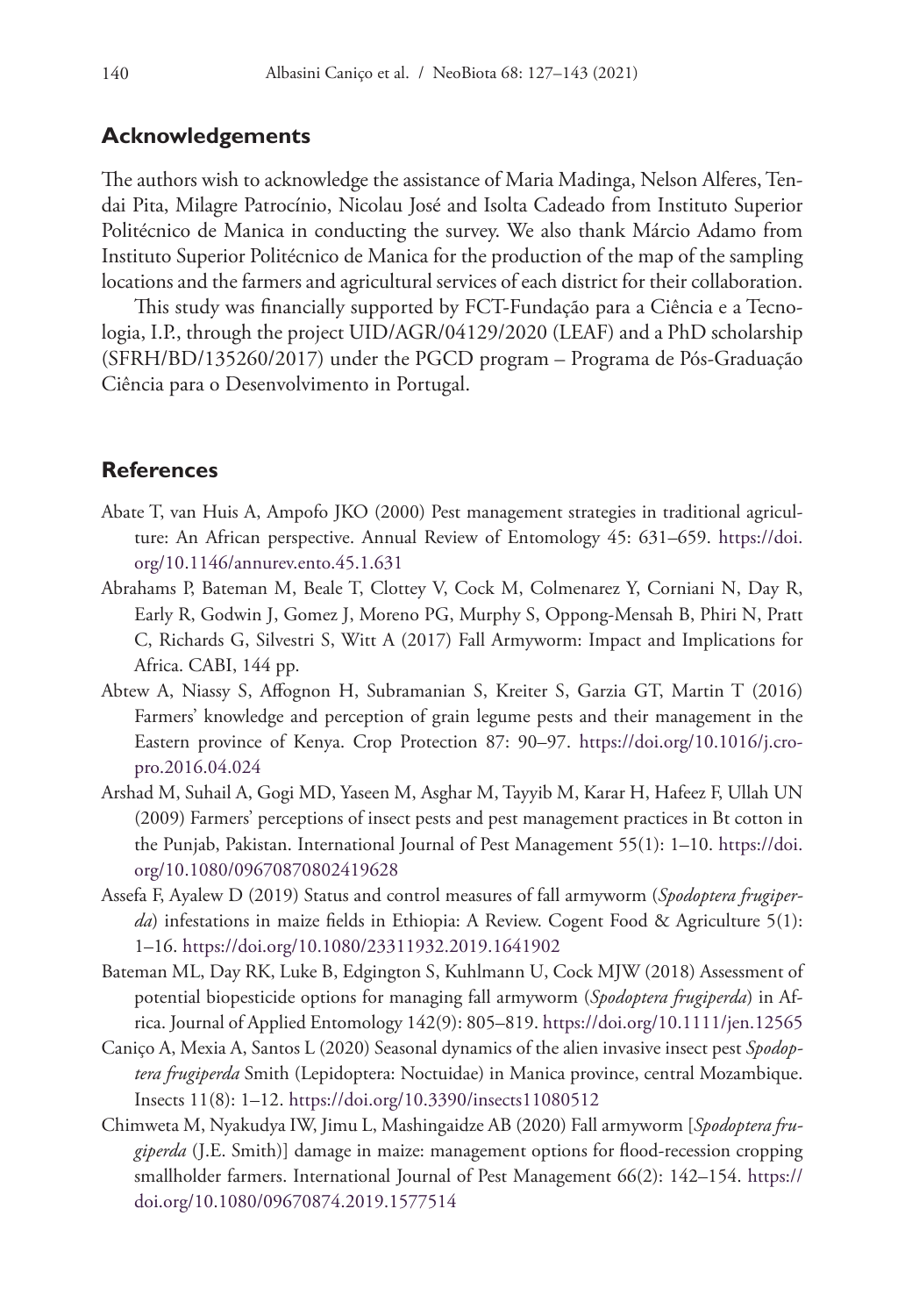- Cugala D, Agostinho T, Madogole N, Simbine A, Lazaro A, Nhamuhave A, Vaz A, Pacho D (2017) Situação actual da lagarta do funil de milho, *Spodoptera frugiperda*, em Moçambique. [https://www.ippc.int/static/media/files/pestreport/2017/04/17/FAM\\_survey\\_2017.pdf.](https://www.ippc.int/static/media/files/pestreport/2017/04/17/FAM_survey_2017.pdf) [Accessed on 02.10.2018]
- Early R, González-Moreno P, Murphy ST, Day R (2018) Forecasting the global extent of invasion of the cereal pest *Spodoptera frugiperda*, the fall armyworm. NeoBiota 40: 25–50. <https://doi.org/10.3897/neobiota.40.28165>
- FAO (2018) Lagarta do Funil do Milho: FAO adverte para medidas sustentáveis para conter a praga. <http://www.fao.org/mozambique/news/detail/pt/c/1151631/>[Accessed on 06.10.2018]
- FAO and CABI (2019) Community-Based Fall Armyworm (*Spodoptera frugiperda*) Monitoring, Early Warning and Management: Training of Trainers Manual. 1<sup>st</sup> edn., 112 pp.
- Feldmann F, Rieckmann U, Winter S (2019) The spread of the fall armyworm *Spodoptera frugiperda* in Africa – What should be done next? Journal of Plant Diseases and Protection 126: 97–101. <https://doi.org/10.1007/s41348-019-00204-0>
- Goergen G, Kumar PL, Sankung SB, Togola A, Tamò M (2016) First report of outbreaks of the fall armyworm *Spodoptera frugiperda* (JE Smith) (Lepidoptera, Noctuidae), a new alien invasive pest in West and Central Africa. PLoS ONE 11(10): 1–9.<https://doi.org/10.1371/journal.pone.0165632>
- Harrison RD, Thierfelder C, Baudron F, Chinwada P, Midega C, Schaffner U, van den Berg J (2019) Agro-ecological options for fall armyworm (*Spodoptera frugiperda* JE Smith) management: Providing low-cost, smallholder friendly solutions to an invasive pest. Journal of Environmental Management 243: 318–330. [https://doi.](https://doi.org/10.1016/j.jenvman.2019.05.011) [org/10.1016/j.jenvman.2019.05.011](https://doi.org/10.1016/j.jenvman.2019.05.011)
- Hruska A (2019) Fall armyworm (*Spodoptera frugiperda*) management by smallholders. CAB Reviews 14(043): 1–11.<https://doi.org/10.1079/PAVSNNR201914043>
- Kansiime MK, Mugambi I, Rwomushana I, Lamontagne-godwin J, Rware H, Phiri NA, Chipabika G, Day R (2019) Farmer perception of fall armyworm (*Spodoptera frugiperda* J.E. Smith) and farm-level management practices in Zambia. Pest Management Sciences 75(10): 2840–2850.<https://doi.org/10.1002/ps.5504>
- Kumela T, Simiyu J, Sisay B, Likhayo P, Gohole L, Tefera T (2018) Farmers' knowledge, perceptions, and management practices of the new invasive pest, fall armyworm (*Spodoptera frugiperda*) in Ethiopia and Kenya. International Journal of Pest Management 65(1): 1–9.<https://doi.org/10.1080/09670874.2017.1423129>
- MASA (2016) Anuário de Estatísticas Agrárias 2015. [https://www.masa.gov.mz/wp](https://www.masa.gov.mz/wp-content/uploads/2017/12/Anuario_Estatistico2016.pdf)[content/uploads/2017/12/Anuario\\_Estatistico2016.pdf](https://www.masa.gov.mz/wp-content/uploads/2017/12/Anuario_Estatistico2016.pdf) [Accessed on 30.04.2020]
- Meagher ARL, Nagoshi RN, Stuhl C, Mitchell ER (2004) Larval development of fall armyworm (Lepidoptera: Noctuidae) on different cover crop plants. Florida Entomologist 87(4): 454–460. [https://doi.org/10.1653/0015-4040\(2004\)087\[0454:LDO](https://doi.org/10.1653/0015-4040(2004)087%5B0454:LDOFAL%5D2.0.CO;2) [FAL\]2.0.CO;2](https://doi.org/10.1653/0015-4040(2004)087%5B0454:LDOFAL%5D2.0.CO;2)
- Meagher Jr RL, Agboka K, Tounou AK, Koffi D, Agbevohia KA, Amouze TR, Adjévi KM, Nagoshi RN (2019) Comparion of pheromone trap design and lures for Spo-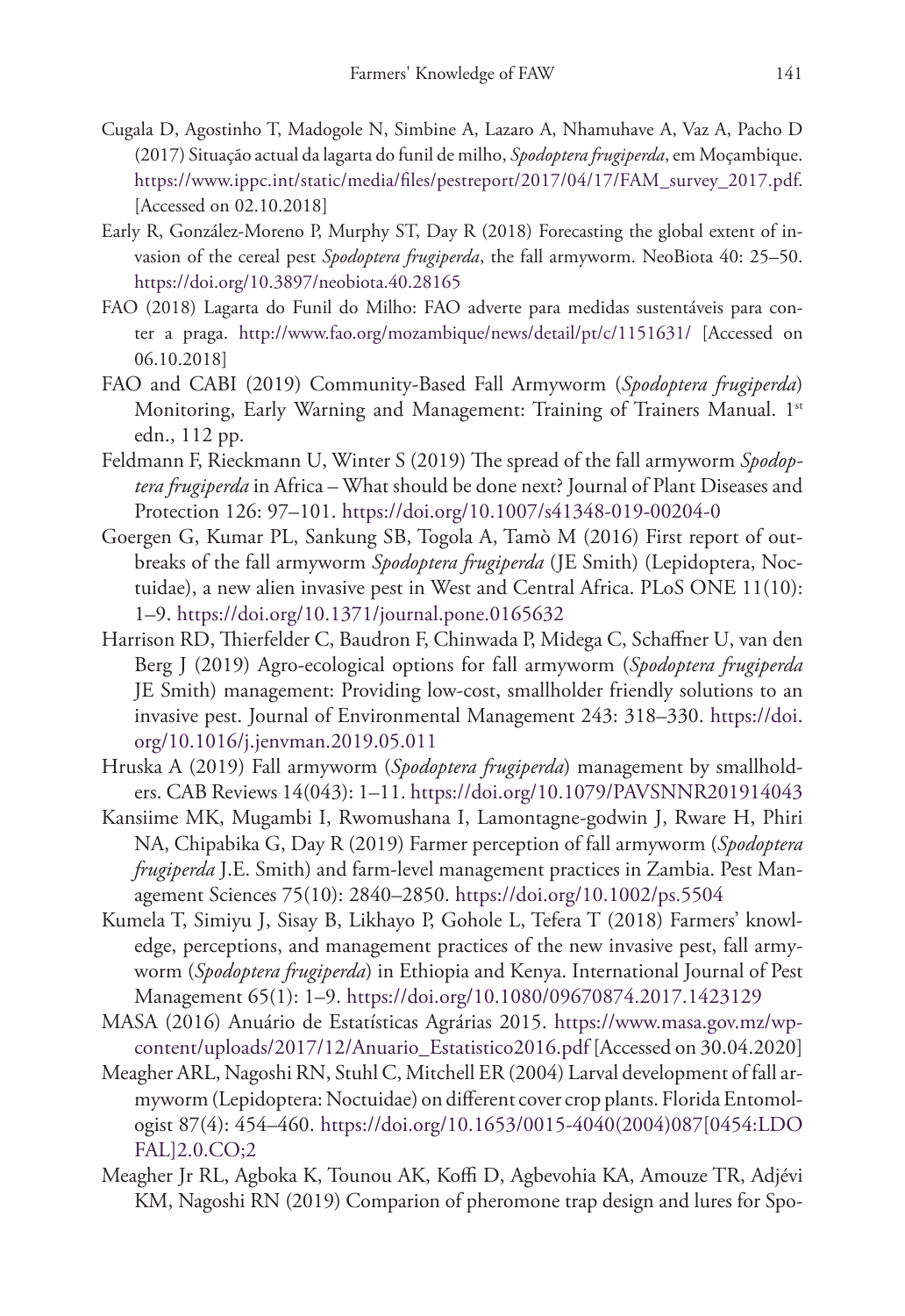doptera frugiperda in Togo and genetic characterization of moths caught. Entomologia Experimentalis et Applicata 167(6): 1–10.<https://doi.org/10.1111/eea.12795>

- Mendesil E, Abdeta C, Tesfaye A, Shumeta Z, Jifar H (2007) Farmers' perceptions and management practices of insect pests on stored sorghum in southwestern Ethiopia. Crop Protection 26: 1817–1825. <https://doi.org/10.1016/j.cropro.2007.03.018>
- Mendesil E, Shumeta Z, Anderson P, Ramert B (2016) Smallholder farmers' knowledge, perceptions and management of pea weevil in north and north-western Ethiopia. Crop Protection 81: 30–37.<https://doi.org/10.1016/j.cropro.2015.12.001>
- Midega CAO, Murage AW, Pittchar JO, Khan ZR (2016) Managing storage pests of maize: Farmers' knowledge, perceptions and practices in western Kenya. Crop Protection 90: 142–149. <https://doi.org/10.1016/j.cropro.2016.08.033>
- Midega CAO, Pittchar JO, Pickett JA, Hailu GW, Khan ZR (2018) A climate-adapted push-pull system effectively controls fall armyworm, *Spodoptera frugiperda* (JE Smith), in maize in East Africa. Crop Protection 105: 10–15. [https://doi.](https://doi.org/10.1016/j.cropro.2017.11.003) [org/10.1016/j.cropro.2017.11.003](https://doi.org/10.1016/j.cropro.2017.11.003)
- Molina-Ochoa J, Hamm JJ, Lezama-Gutiérrez R, López-Edwards M, González-Ramírez M, Pescador-Rubio A (2001) A Survey of fall armyworm (Lepidoptera: Noctuidae) parasitoids in the mexican states of Michoacán, Colima, Jalisco, and Tamaulipas. Florida Entomologist 84(1): 31–36. <https://doi.org/10.2307/3496659>
- Montezano DG, Specht A, Sosa-Gomez DR, Roque-Specht VF, Sousa-Silva JC, Paula-Moraes SV, Peterson JA, Hunt TE (2018) Host plants of Spodoptera frugiperda (Lepidoptera: Noctuidae) in the Americas. African Entomology 26(2): 286–300. ttps://doi.org/10.4001/003.026.0286
- Nagoshi RN, Goergen G, Tounou KA, Agboka K, Koffi D, Meagher RL (2018) Analysis of strain distribution, migratory potential, and invasion history of fall armyworm populations in northern Sub- Saharan Africa. Scientific Reports 8: 1–10. <https://doi.org/10.1038/s41598-018-21954-1>
- Prasanna BM, Huesing JE, Eddy R, Peschke VM [Eds] (2018) Fall armyworm in Africa: a guide for integrated pest management. 1<sup>st</sup> edn. USAID and CIMMYT, Mexico, 109 pp.
- Sharanabasappa D, Kalleshwaraswamy CM, Asokani R, Swamy HMM, Prabhu ST, Goergen G (2018) First report of the fall armyworm, *Spodoptera frugiperda* (JE Smith) (Lepidoptera: Noctuidae), an alien invasive pest on maize in India. Pest Management in Horticultural Ecosystems 24(1): 23–29.
- Toepfer S, Kuhlmann U, Kansiime M, Onyango DO, Davis T, Cameron K, Day R (2019) Communication, information sharing, and advisory services to raise awareness for fall armyworm detection and area-wide management by farmers. Journal of Plant Diseases and Protection 126(2): 103–106. [https://doi.org/10.1007/](https://doi.org/10.1007/s41348-018-0202-4) [s41348-018-0202-4](https://doi.org/10.1007/s41348-018-0202-4)